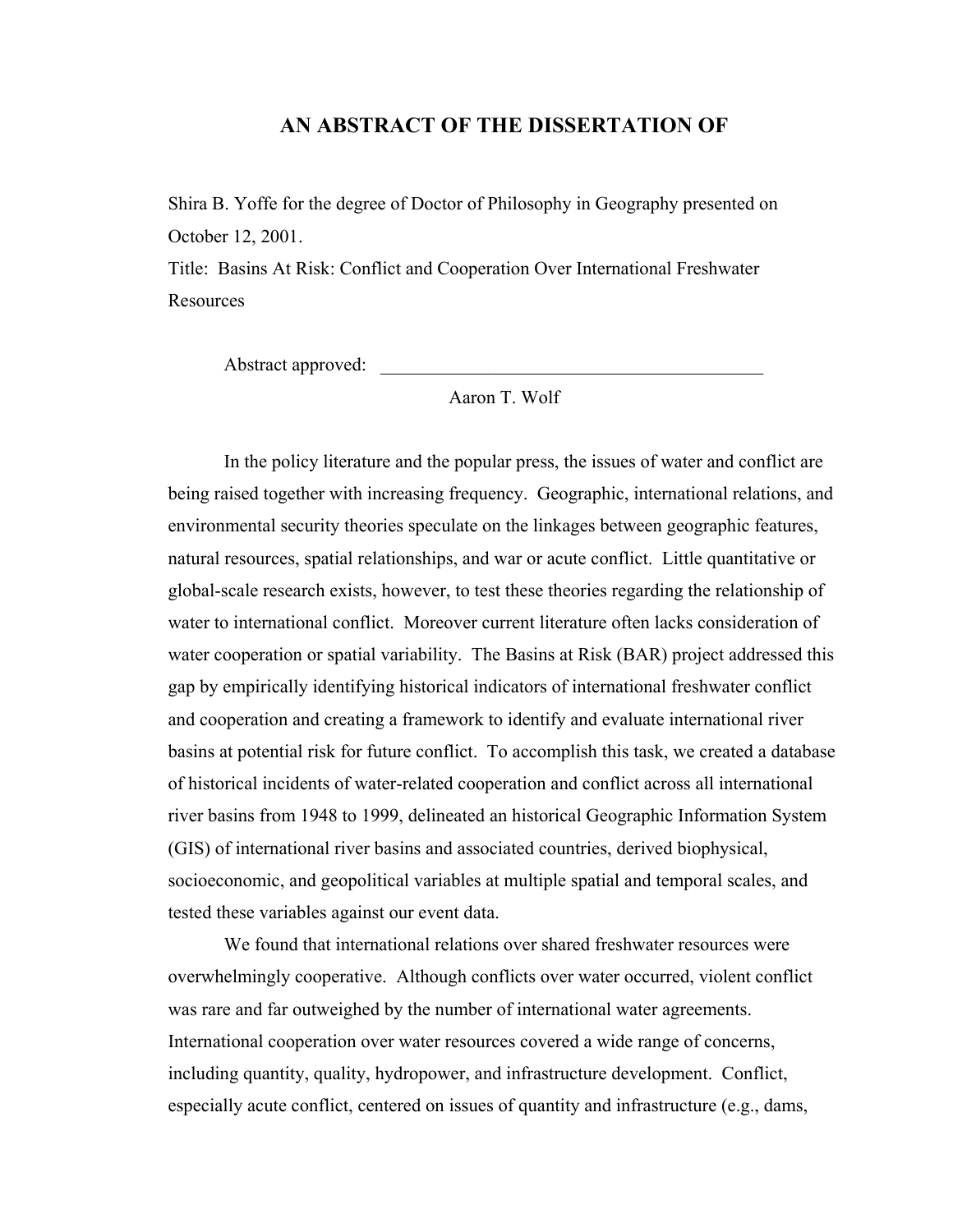reservoirs). The majority of commonly cited indicators (e.g., climate, water stress, government type, relative power relationships) showed no statistically significant association with international water conflict or cooperation. Rather, the tendency towards conflict was associated with rapid or extreme changes in physical or institutional systems (e.g., the building of large dams or the internationalization of a basin). The propensity for such conflict was mitigated by the presence of institutional mechanisms, such as freshwater treaties. From the results of our analyses, we identify three categories of basins at risk and present a framework for further evaluation of the potential for international water conflict in these basins.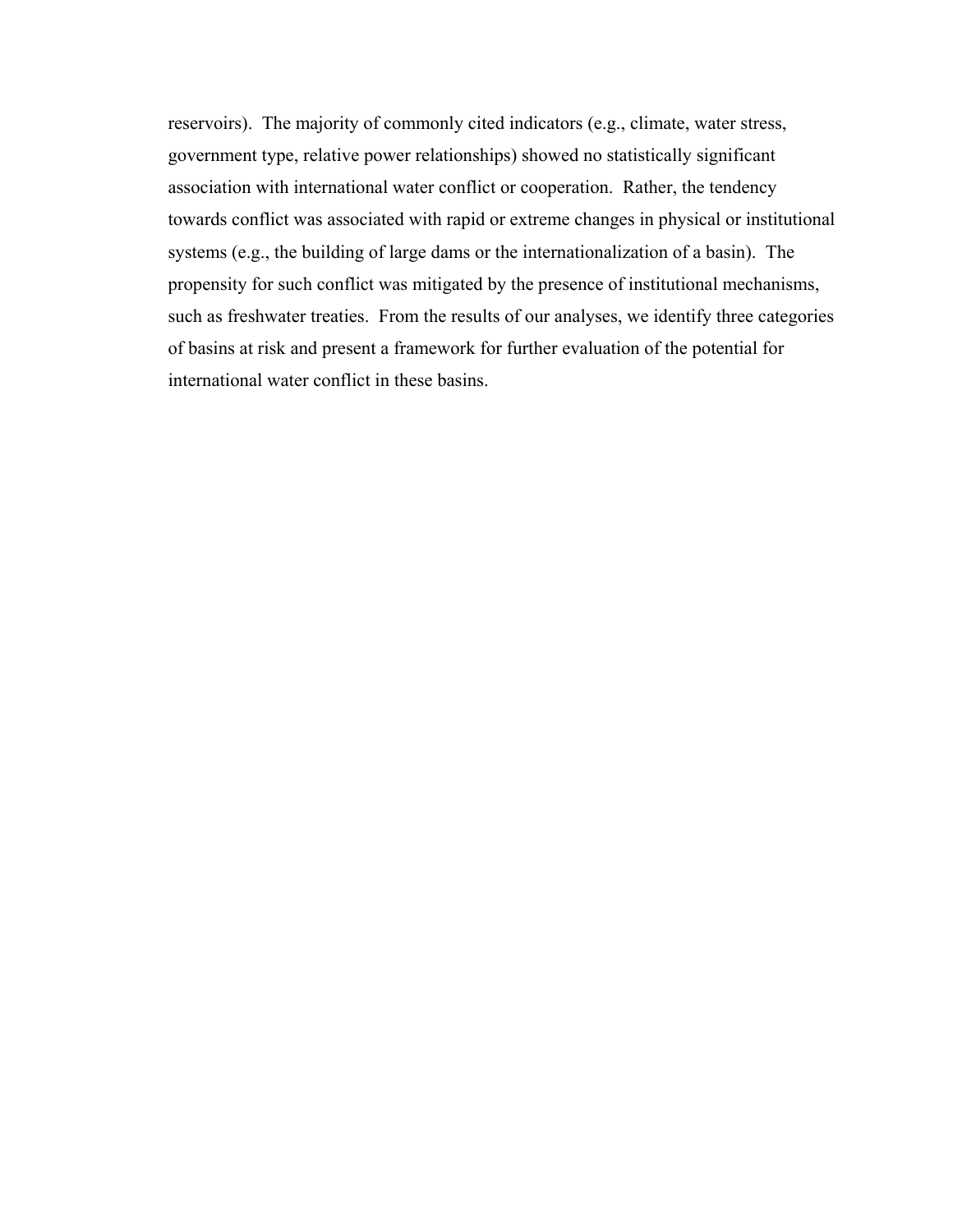Basins at Risk: Conflict and Cooperation Over International Freshwater Resources

> by Shira B. Yoffe

# A DISSERTATION submitted to Oregon State University

in partial fulfillment of the requirements for the degree of

Doctor of Philosophy

Presented October 12, 2001 Commencement June 2002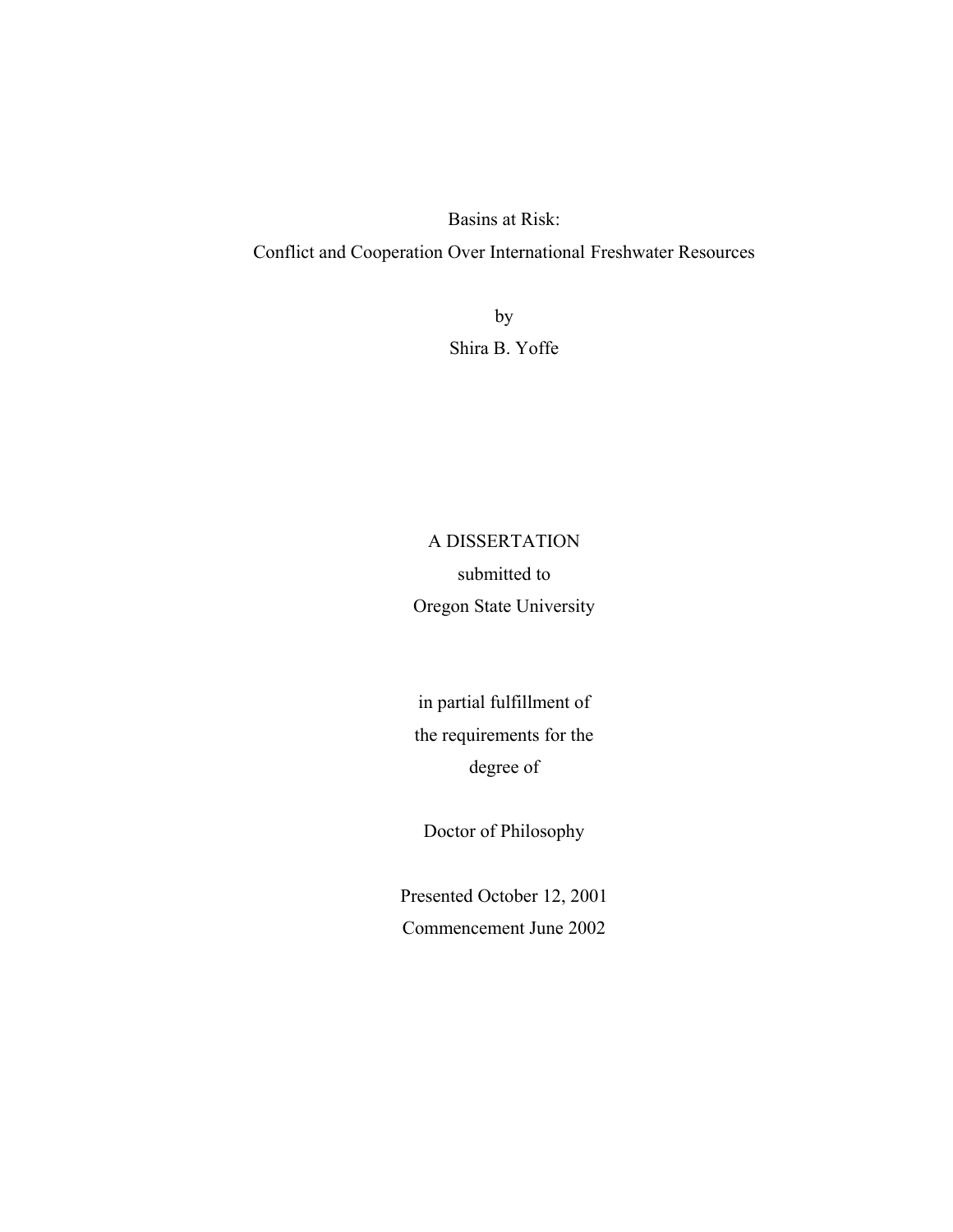Doctor of Philosophy dissertation of Shira B. Yoffe presented on October 12, 2001.

APPROVED:

Major Professor, representing Geography

Chair of Department of Geosciences

Dean of the Graduate School

I understand that my dissertation will become part of the permanent collection of Oregon State University libraries. My signature below authorizes release of my dissertation to any reader upon request.

Shira B. Yoffe, Author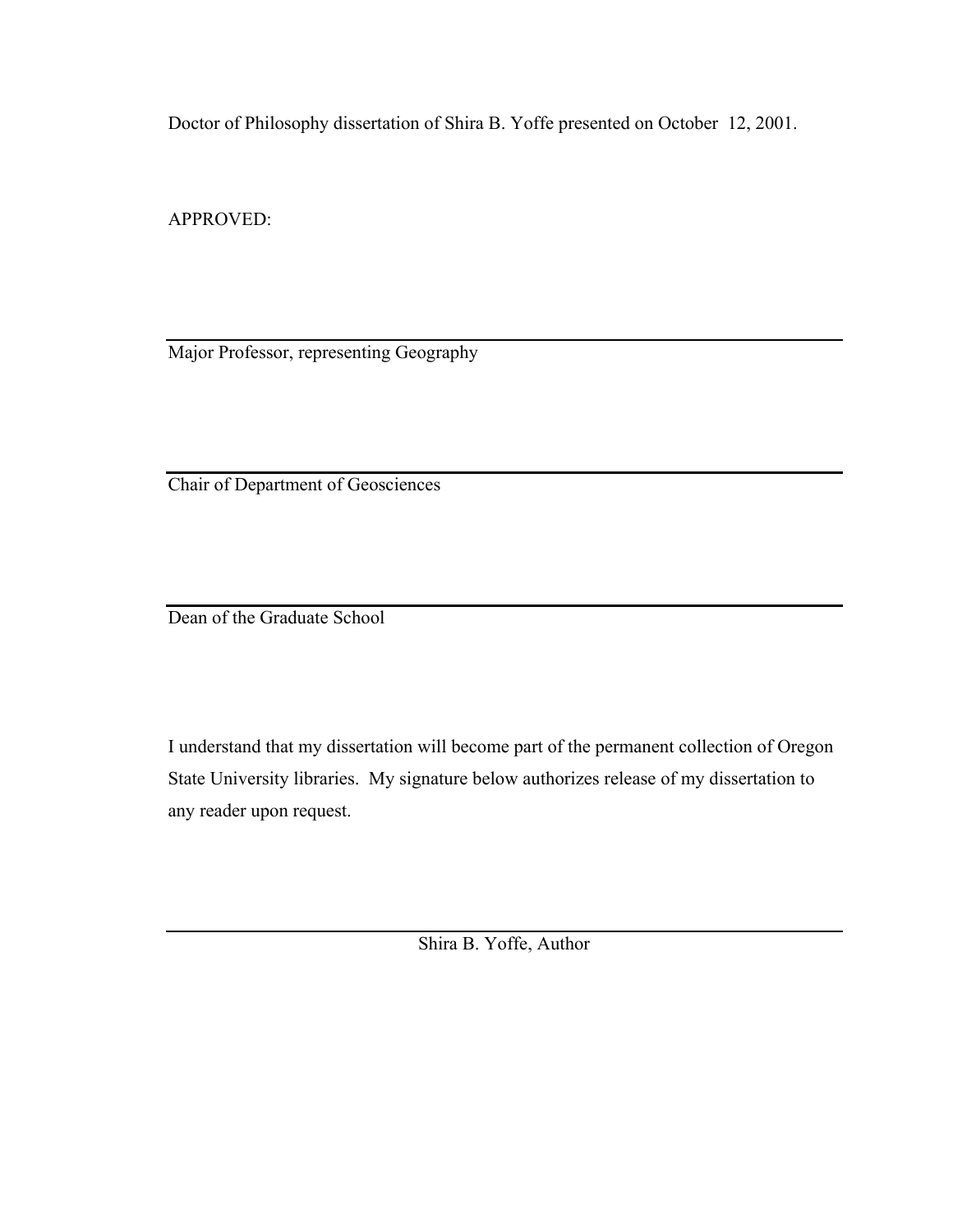#### **ACKNOWLEDGEMENT**

Spanning three years, the Basins At Risk project involved the efforts of a number of faculty and student researchers at Oregon State University, many of whom spent long hours immersed in BAR project tasks. I would like to acknowledge the insights, assistance and support of Dr. Jon Kimerling, Dr. Phil Jackson, Dr. Dawn Wright, Case Bowman, Kuuipo Burleigh, Becci Dale, Meredith Giordano, Greg Fiske, Jeanne Hoadley, Kelli Larson, Kyoko Matsumoto, Marc Rothgery, Brian Ward, and Daniel Wise. In addition, others gave of their time and/or data to facilitate this research project. I would like to extend thanks to George Taylor, Oregon State Climatologist, and his assistants Nathaniel De Young and Melanie Mitchell; Mark Levy, Center for International Earth Science Information Network; Jake Brunner and Kirsten Thompson,World Resources Institute; Petra Doell, University of Kassel, Germany; Glenda Pearson, University of Washington Library; David B. Kynoch, President, Pacific Northwest GIS Consulting, Inc.; Dr. Michael D. Ward, Department of Political Science, University of Washington (Seattle); Balazs Fekete, Complex Systems Research Center, University of New Hampshire; Dr. Jerome E. Dobson, Oak Ridge National Laboratory; Joe Toth and Carrie Ottow, Oregon State University Valley Library; Jeff Danielson and Kent Lethcoe, EROS Data Center; and, The Global Event Data System, University of Maryland. I would also like to acknowledge the National Science Foundation Graduate Research Traineeship (GRT) Fellowship in Landscape Studies, for financial support of my doctoral studies.

I extend special thanks to members of my committee, Dr. Gordon Matzke, Dr. Chuck Rosenfeld, and Dr. Court Smith, for their insights, encouragement, and "realitychecks," and Dr. Julia Jones, for all the above and her discerning and patient editiorial eye. Last, but certainly not least, I thank my advisor, Dr. Aaron Wolf, for his energy, enthusiasm, encouragement, advice, patience, and friendship.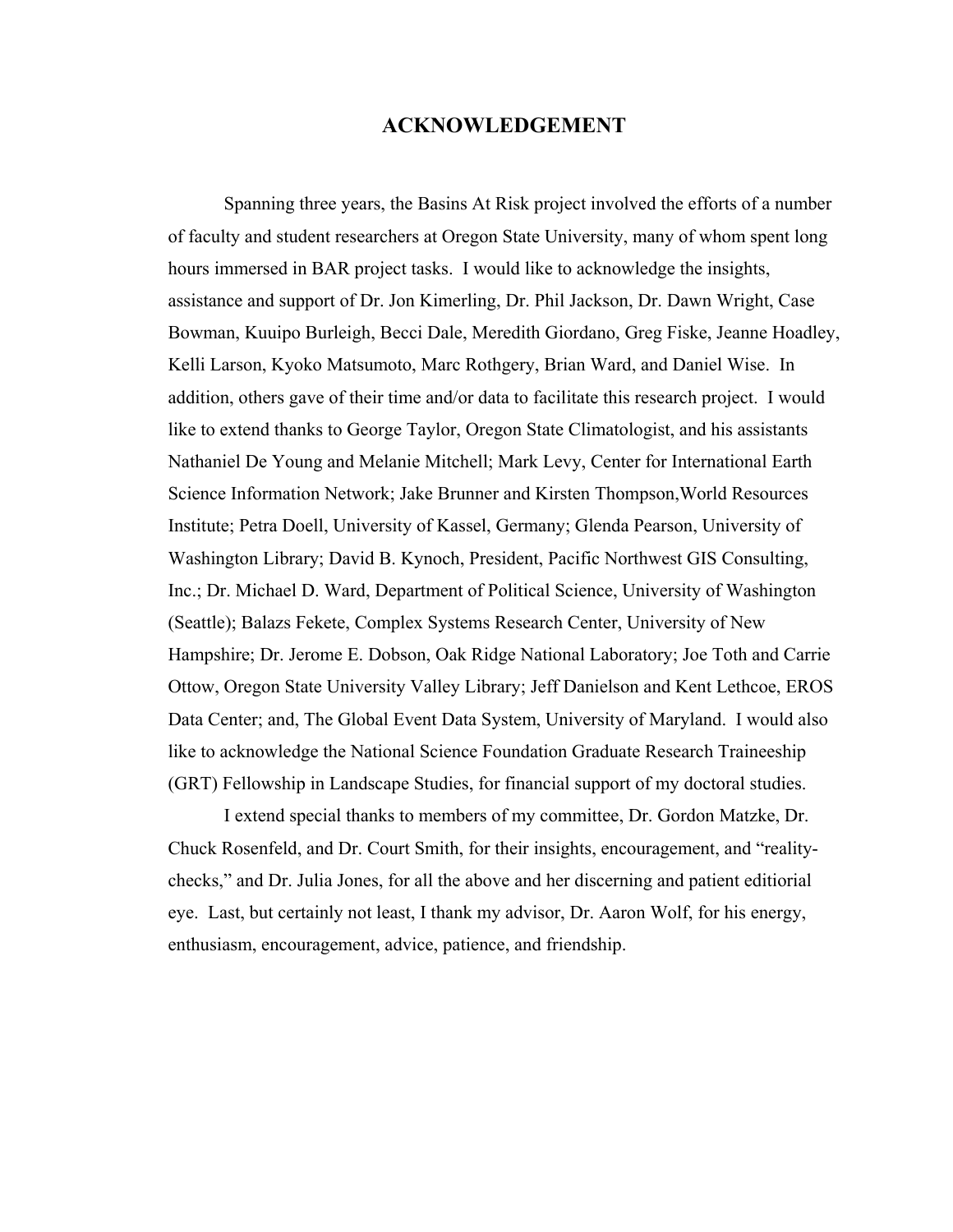### **CONTRIBUTION OF AUTHORS**

Kelli Larson assisted with the compilation of the event data, specifically the identifying, obtaining, coding, and entering of the information from electronically searchable news databases. Greg Fiske provided Geographic Information System expertise to the project, including the updating of the TFDD basin layers, manipulation of the historical GIS country and basin coverages, data layer calculations for a number of spatial indicator variables, and creation of map images associated with these tasks. Mark Giordano participated in the coding of the event data and provided statistical expertise in data manipulation and running of some of the statistical analyses.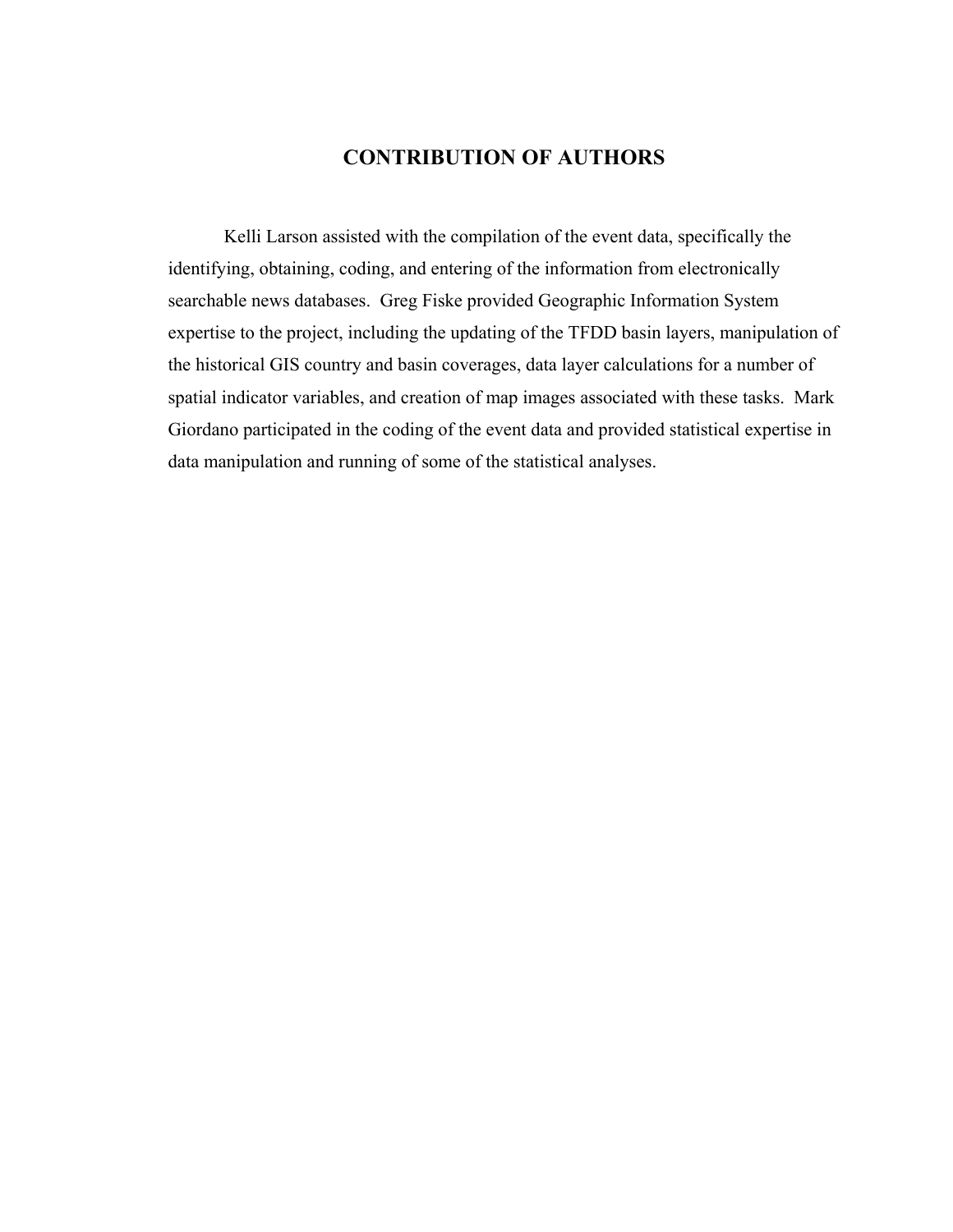## **DEDICATION**

This dissertation is dedicated to my parents, Graenem and Helene Yoffe, for their support, encouragement, and chocolate chip cookies.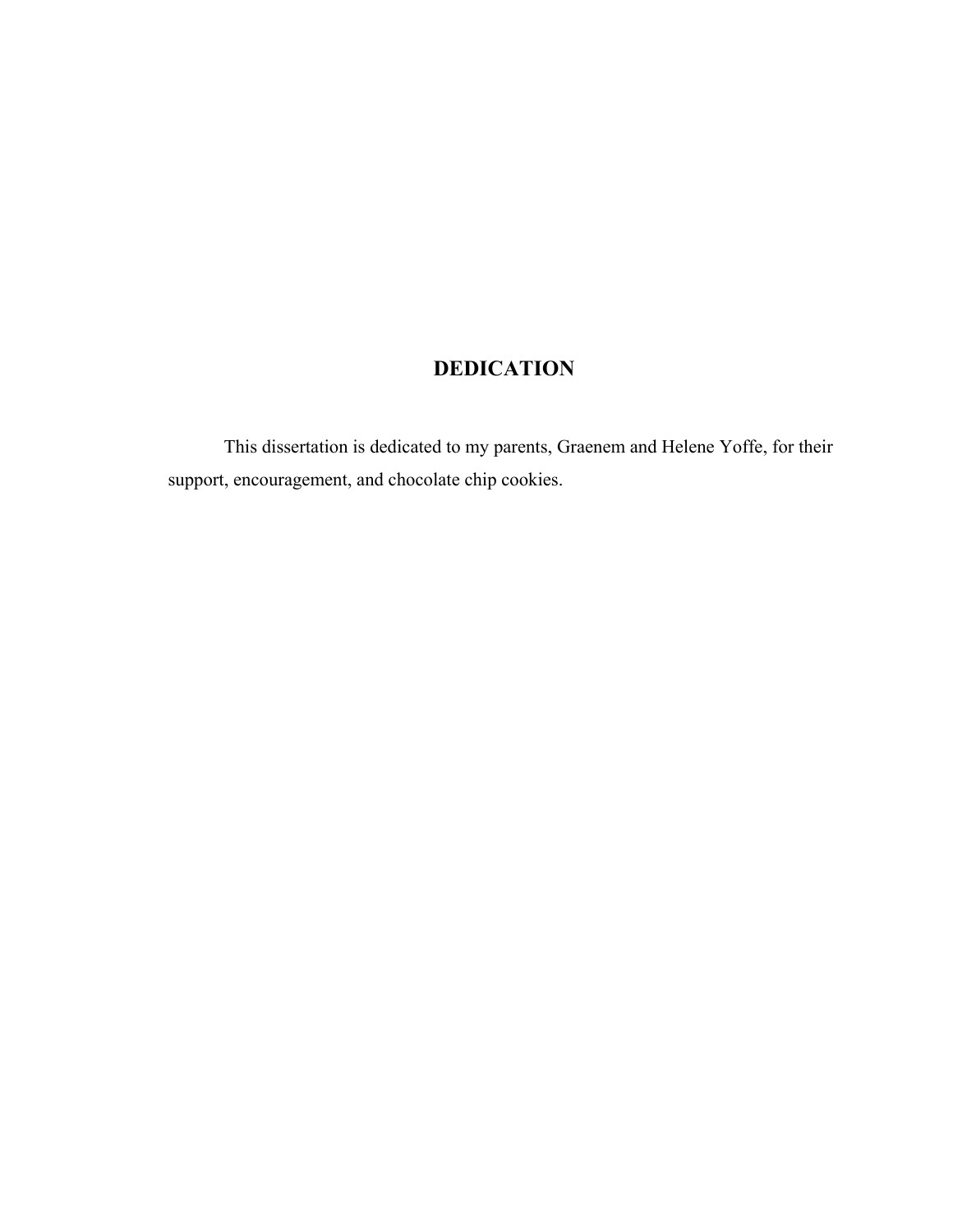### **BASINS AT RISK: CONFLICT AND COOPERATION OVER INTERNATIONAL FRESHWATER RESOURCES**

#### **CHAPTER 1 INTRODUCTION**

In the policy literature and popular press, issues of water and international conflict are linked with increasing frequency (Westing 1986; Elliott 1991; Gleick 1993; Homer-Dixon 1994; Remans 1995; Butts 1997; Elhance 1999). In particular, the past few decades have seen an increase in geopolitical, international relations, and environmental security literature on water's role in international conflict. This literature often stresses various indicators for conflict, including proximity, government type, aridity and rapid population growth. Yet despite the number of case studies analyzing and comparing water-related conflict in various international river basins, little global-scale or quantitative evidence has been compiled. Existing work often consists of case studies from the most volatile basins and excludes examination of cooperation, spatial variability and precise definitions of conflict.

My dissertation research, the Basins at Risk project (BAR), addresses a series of overarching gaps in research on freshwater resources and international conflict by providing a quantitative, global scale exploration of the relationship between freshwater resources and conflict – in essence, asking whether the theories and claims hold true. I also incorporate a spatial perspective and consider the full spectrum of interactions, using precise definitions of conflict and cooperation.

The specific purpose of my dissertation research was threefold:

- To identify historical indicators of international freshwater conflict and cooperation;
- To use these indicators to create a framework to identify and evaluate international river basins at potential risk for future freshwater conflict;
- To enhance understanding of the driving forces that may cause water to become a focus of conflict or cooperation.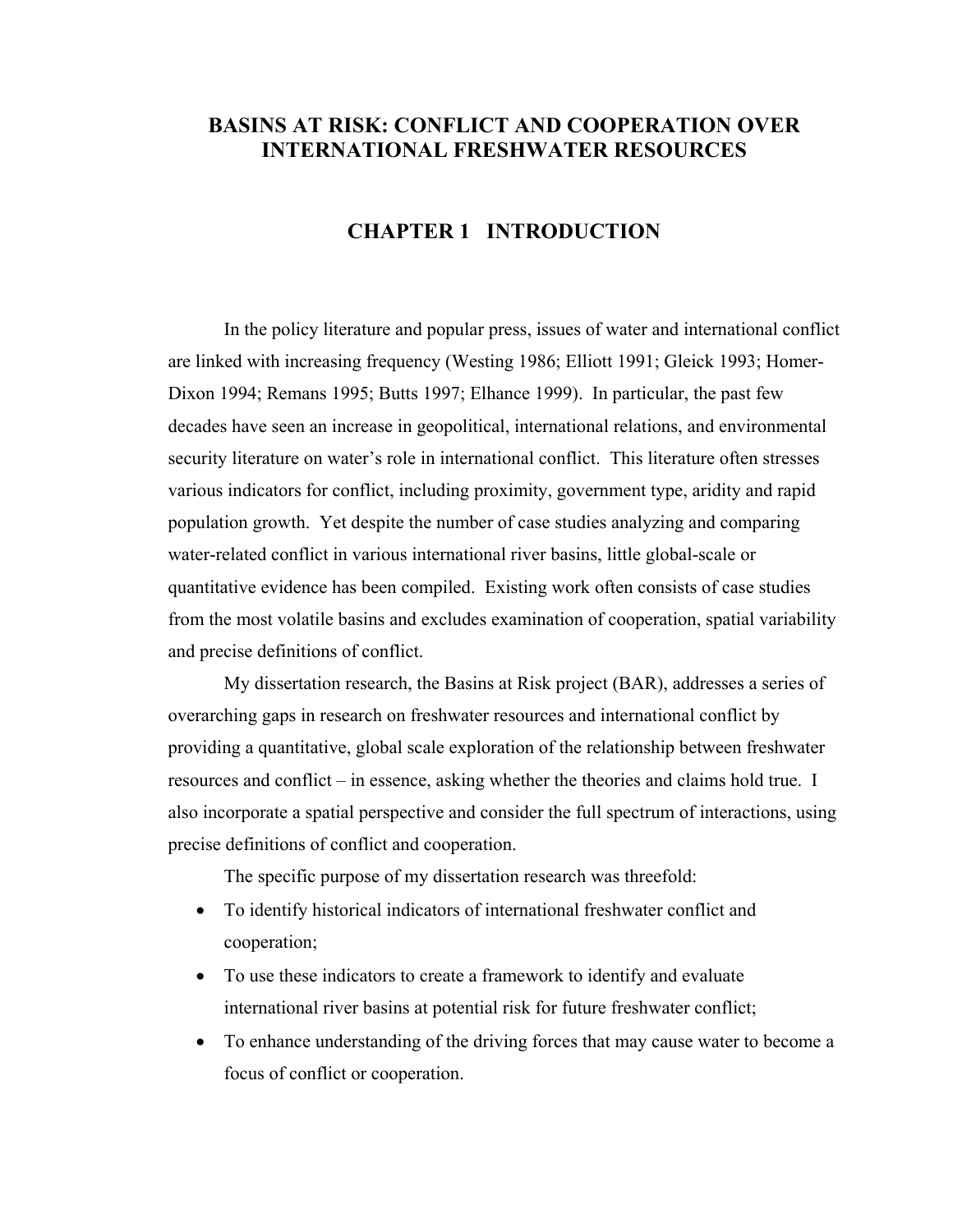It is hoped such information can contribute to the development of international management approaches designed to mitigate the potential for international water conflict.

To accomplish these goals required three main elements: creation of an event database documenting historical water relations, including a methodology for identifying and classifying events by their intensity of cooperation and conflict; construction of a geographic information system  $(GIS)^1$  of countries and international basins, both current and historical; and the collection or creation of indicator variables (biophysical, socioeconomic, and geopolitical) for testing of hypotheses about factors associated with water conflict.

The accompanying chapters describe the methods and findings of my dissertation research. Chapter 2, "Basins at Risk: Water Event Database Methodology," describes the backbone of my dissertation research – the water-event database. This database catalogs historical incidents of international water cooperation and conflict for all countries from 1948-1999. For the purposes of the Basins at Risk Project, water events were defined as instances of conflict and cooperation that occur within an international river basin, involve the nations riparian to that basin, and concern freshwater as a scarce or consumable resource or as a quantity to be managed. These events were classified by the international river basin in which they occurred, the countries involved in the event, the date, level of intensity of conflict or cooperation, and the main issue associated with each event. All the event information collected and coded was compiled in a relational database to allow for analyses at an array of spatial and temporal scales. The database methodology is described in detail in order to facilitate evaluations of the project's findings, to facilitate others' use of the data in further research, and to offer a model for those interested in following a similar methodology for exploration of other issues. The chapter concludes with a detailed picture of patterns of historical conflict and cooperation over international freshwater resources.

This water event database represents a unique resource that allows evaluation of historical incidents of water conflict and cooperation and exploration of relationships

 $\overline{a}$ 

<sup>&</sup>lt;sup>1</sup> A GIS is a computerized system that enables storage, management, analysis, modeling, and display of spatial and associated data.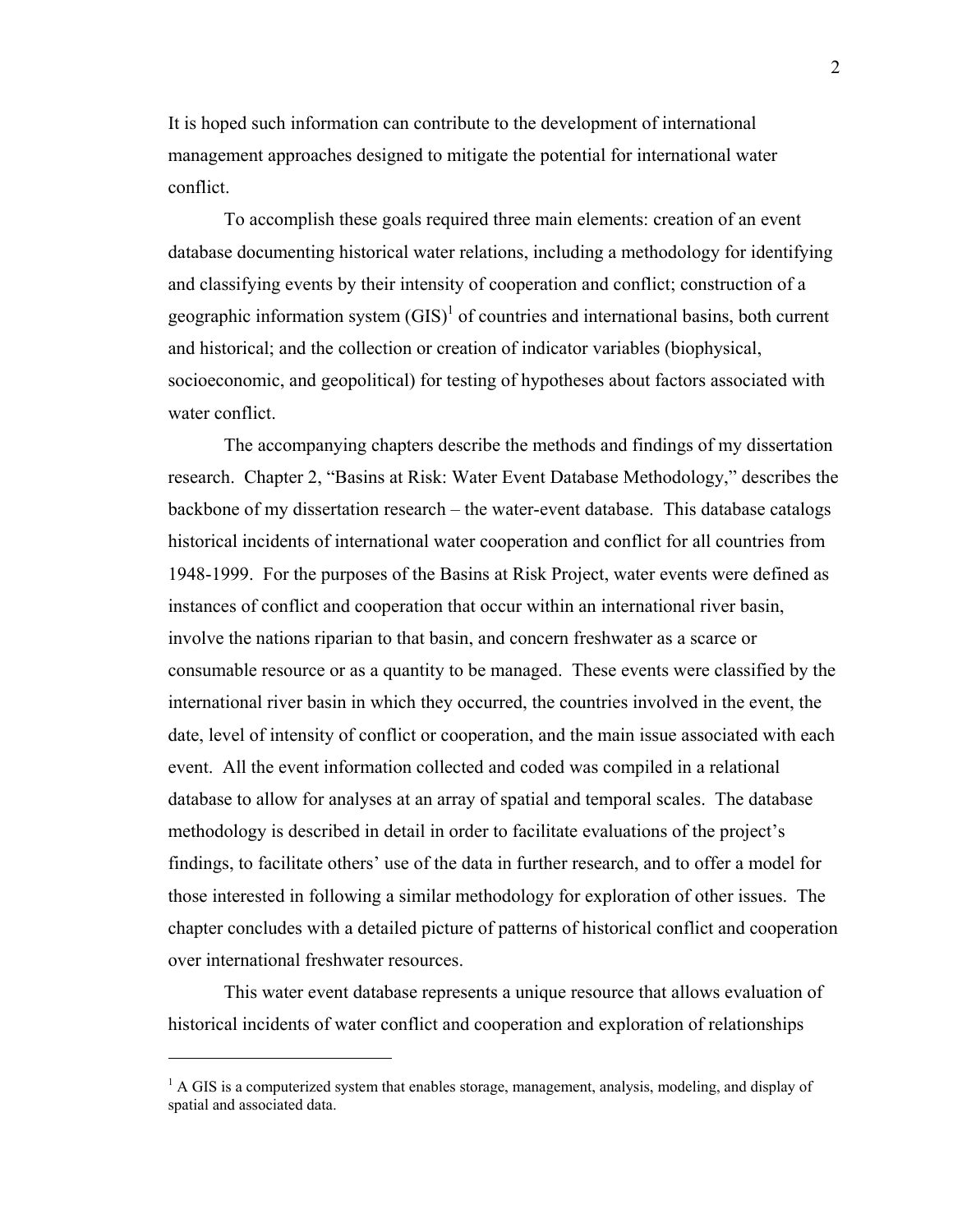between these incidents and a wide range of biophysical, socioeconomic, and political data. Chapter 3, "Use of GIS for Analysis of Indicators of Conflict and Cooperation Over International Freshwater Resources" describes the spatial complement to the water event database – the creation of an historical GIS that delineates all current and historical international basins and their riparian countries, from 1948-1999, and the use of this GIS to calculate variables for statistical analysis.

Because not all basins were international across the entire time period of the study and many events researched for the event database (Chapter 2) turned out to be related to intra-national, rather than international water resources, the GIS had to account for all changes in international river basins and national political boundaries from 1948 to the present, both spatially and temporally. Creating these temporal GIS layers facilitated our ability to associate events with basins that were international at the time the event occurred. More importantly, the historical GIS allowed the linkage of the incidents of international water conflict and cooperation with socioeconomic, biophysical, and political indicators specific to the year in which the event occurred.

While the GIS allowed analyses at a range of spatial scales, including country, region, and basin-country polygon,<sup>2</sup> the key unit of analysis considered was the international river basin. An international river basin comprises all the land that drains through that river and its tributaries into the ocean or an internal lake or sea and that includes territory of more than one country. Most of the broad analyses of international water conflict have examined data compiled at the country level. The historical GIS allowed questions to be framed in terms of river basins and provided some accountability of within-country variation. Geomorphologists have long considered the river basin to be a natural framework of study when considering the physical aspects of water resources (Leopold, Wolman et al. 1964). The same consideration holds true when considering the relationship of freshwater to international conflict and cooperation.

BAR's GIS includes 263 current international basins and two historical basins. This historical GIS enabled incorporation of both temporal and spatial variability into our analyses. It allowed us to derive data, including population, climate, or water

 $\overline{a}$ 

 $2^2$  A basin-country polygon refers to a country's territorial share of an international basin. It is the smallest spatial grain used in the BAR study.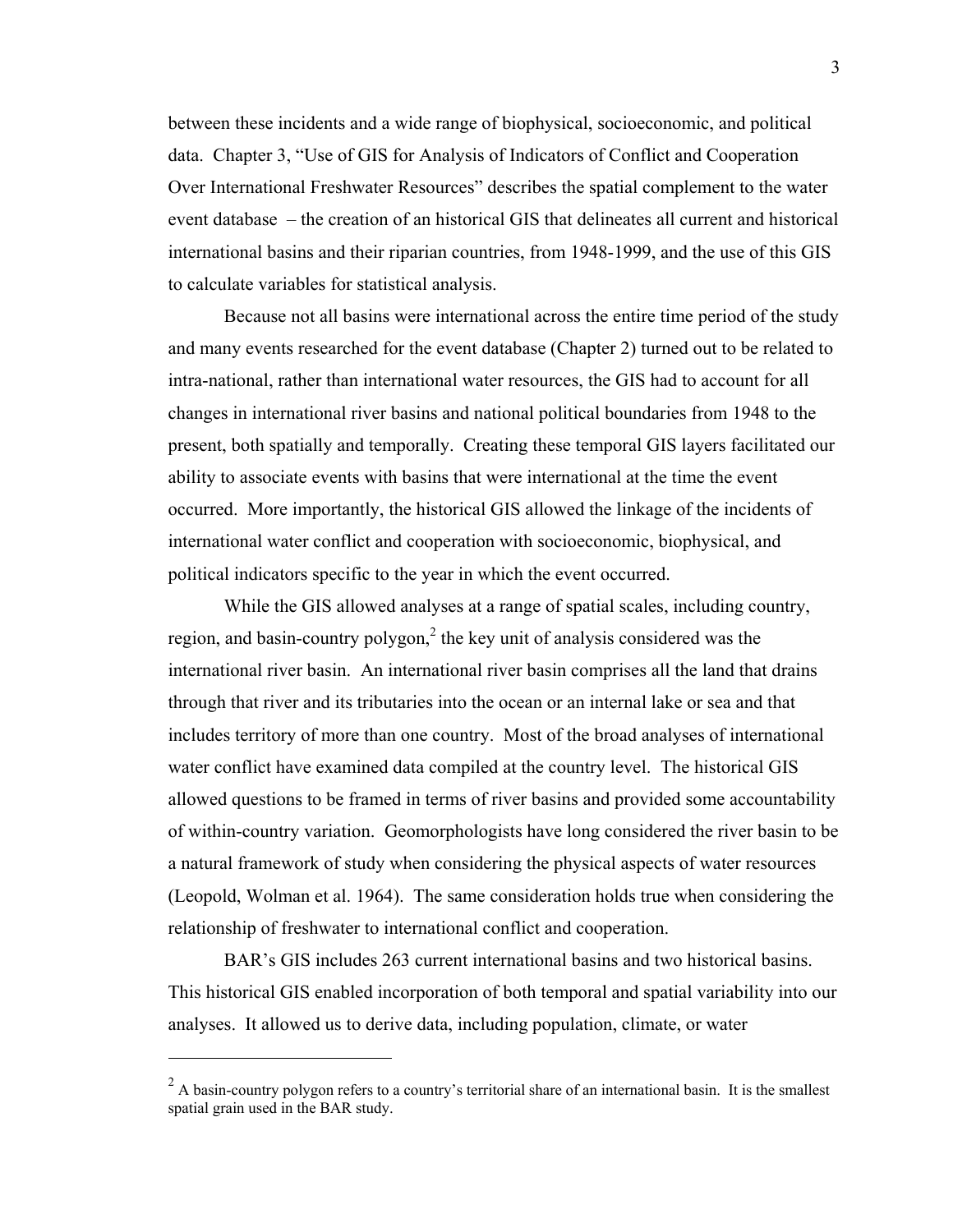availability, at the basin level or other scales and to explore correlations between these variables and the event data. This ability to explore why an event occurred is integral to the power of the BAR Event Database, and the lack of such an ability has been a major criticism of the utility of event datasets in the past (Lanphier 1975; Andriole and Hopple 1984; Laurance 1990).

Exploring the question of why an event occurred is a key part of Chapter 4, "Cooperation and Conflict Over International Freshwater Resources: Indicators and Findings of the Basins at Risk Project". After describing the project's methodology and statistics, Chapter 4 discusses the commonly cited theories and indicators linking water to conflict and our own hypothesis, which concerns infrastructural development and institutional mechanisms. Based on the results obtained, I present a framework for identifying and evaluating basins at potential risk for future international conflict over freshwater resources. I identify three categories of basins at risk. The first are basins negotiating current conflicts, well known "hot spots" where the potential for continued dispute, at least in the near term, is therefore considered likely. The second category are basins in which factors point to the potential for future conflict and in which up-coming development projects or other stresses upon the water system have raised protests among the riparians. The third category is similar to the second in that there is a confluence of factors which indicate the potential for future conflict. Unlike category 2 basins, however, there is no evidence of existing tensions in public policy or media fora. When all the categories are viewed together, what stands out is that the majority of basins at risk fall in southern Asia and central and southern Africa.

Categorizing a basin as "at risk" does not presume to identify basins in which acute conflict *will* occur, but to point to basins worth more detailed investigation. Assessing basins at risk is as much art as science and requires a mix of quantitative and qualitative research approaches.

Chapter 5 provides an overview and conclusion to this dissertation. Further details of the statistical methodologies and data sources associated with the indicators used and BAR findings may be found in the Appendices. These data and methodological information, in addition to that contained in the previous chapters, will become part of the